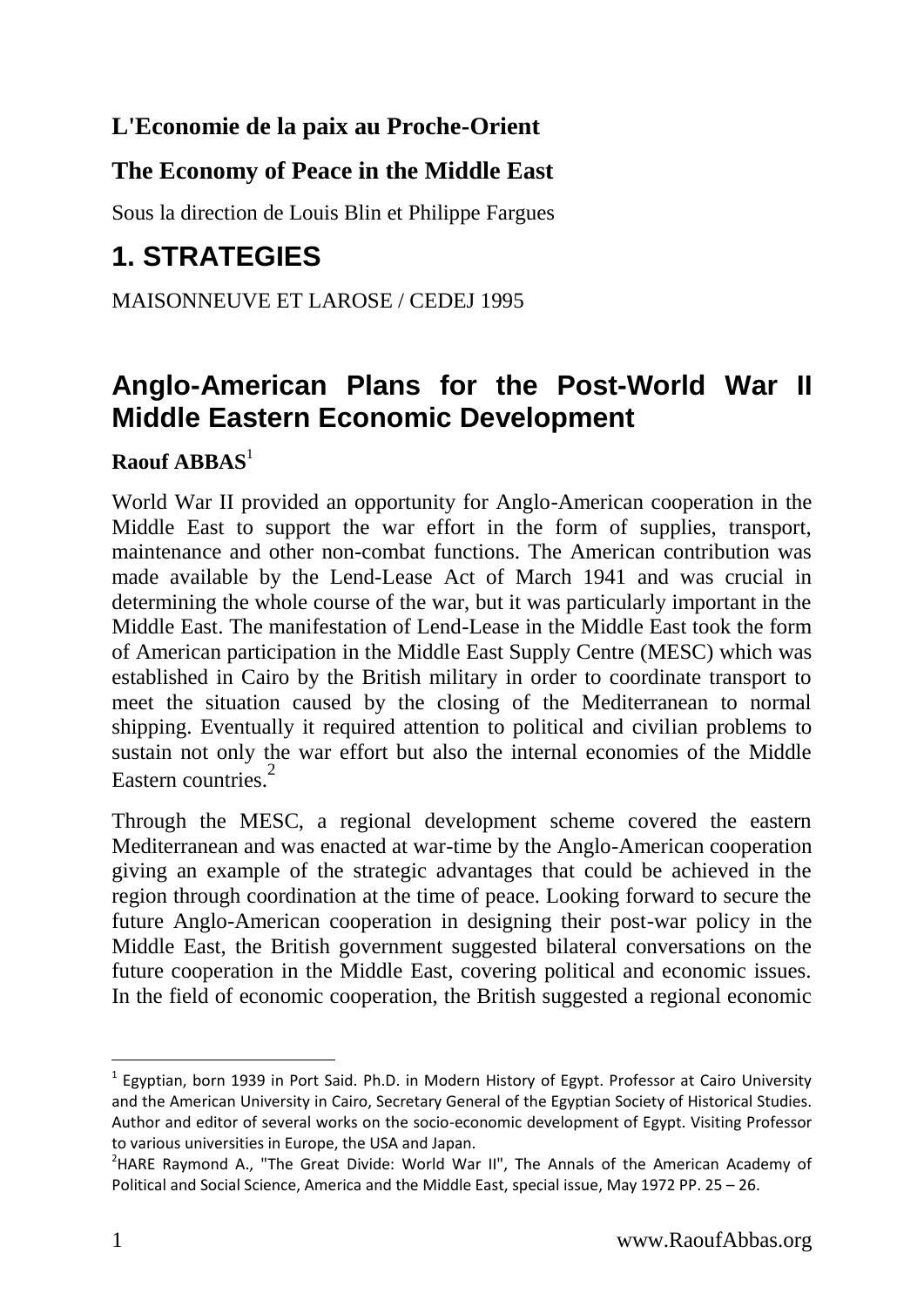institution to coordinate post-war economic development and safeguard their mutual economic interests.

This paper deals with the economic aspects of Anglo-American designs of the Middle East presented and reviewed in these conversations, and traces the background of their economic commitment through the activities of the Middle East Supply Centre.

#### **War-time Economic Organization**

The eastward drive of the German armies and the closing of the Mediterranean problems demanded new methods of economic defence and regional planning. As a result of the critical events of the spring of 1941, it was realized in Britain that both the political and economic problems in the Middle East would reach major dimensions in the near future. This led to the creation of the posts of Intendent-General and the Minister of State in the Middle East. By November 1941, a Middle East Supply Council was established under the chairmanship of the Minister of State with representatives of British military and civil concerns and governments of the region serving as an economic policy making body. For the execution of policy, an executive agency renamed "The Middle East Supply Centre" (MESC) was established. The objectives of the MESC were twofold:

- a. To maintain civil supplies essential to the economies of the Middle Eastern countries of secure the military base and to avoid the worst hardship of war.
- b. To ensure that these supplies should be made available with the minimum call on Allied shipping, the minimum use of labour, materials, and the minimum obstruction of the port and railway systems of the Middle East  $3$

Under the Lend-Lease Act the United States government participated in the MESC beginning in 1942.

MESC activities covered Egypt, Sudan, Palestine, Malta, Cyprus, Turkey, Greece, Yugoslavia, and the Liberated Italia colonies of the Horn of Africa. Later, Yugoslavia and Turkey were replaced by Syria, Lebanon and the Protectorate of Aden. In March 1942, the MESC extended its control to Iraq, Iran, Saudi Arabia, the Emirates of the Persian Gulf, and French Somalia. After the defeat of the Germans in Alamein in February 1943, the authority of the

<sup>&</sup>lt;sup>3</sup> Hunter Guy, "Economic Problems: The Middle East Supply Centre", in George Kirk, The Middle East in the War, Oxford University Press, 1952, PP. 173 – 174.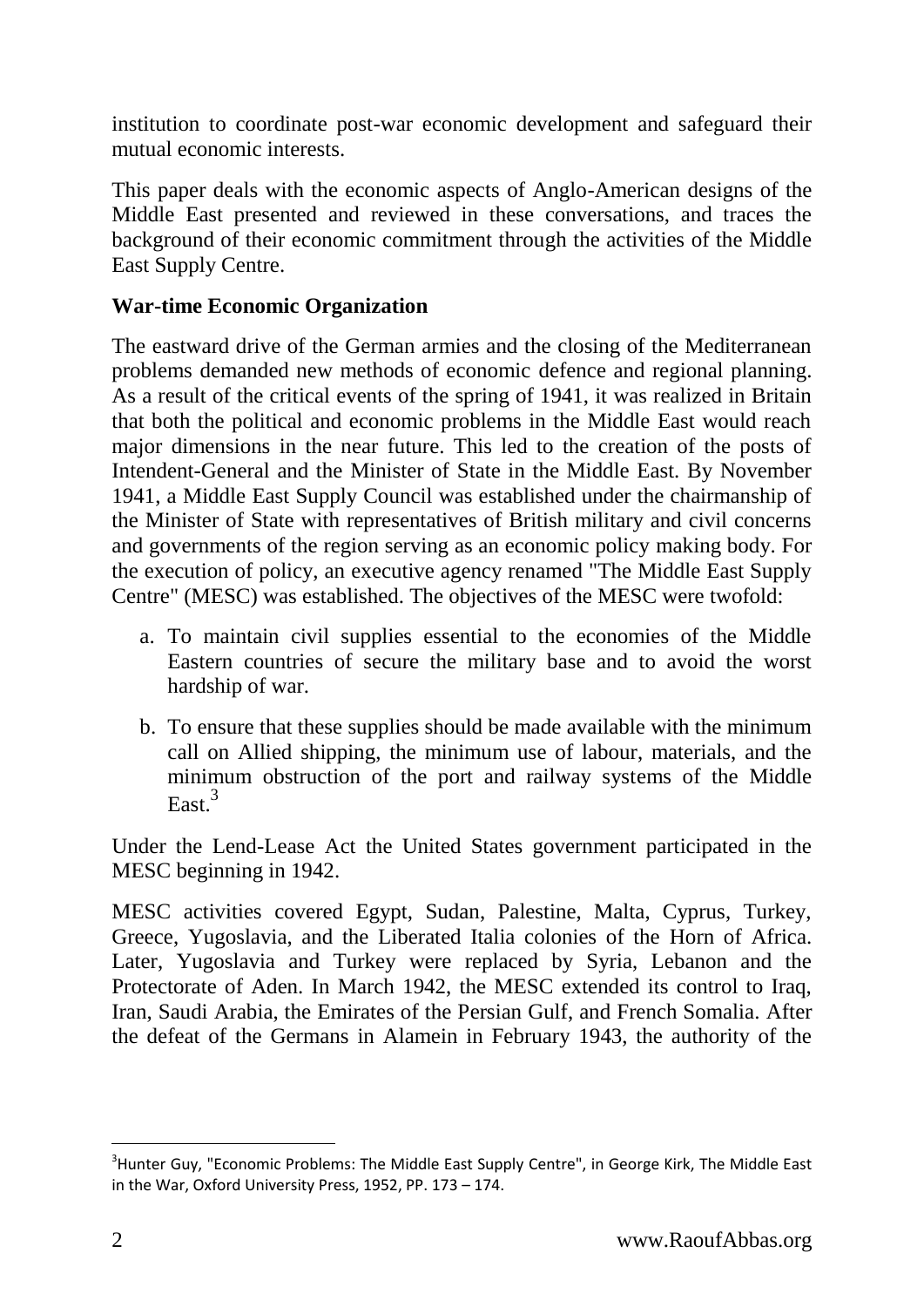MESC was extended to cover Cyrenaica and Tripolitania.<sup>4</sup>MESC branches were established in each country. In all cases the staff were mainly administrative, but included some technicians, particularly were special industries or special agricultural problems were involved; the chief technical advisers were based at the headquarters in Cairo, spending as much as half their time in extended visits to the territories of the whole area.<sup>5</sup>

Through the local branches, the MESC dictated a policy of economic selfsufficiency and coordination for the entire Middle East to meet the demands of the local population, the Allied forces stationed in the region, and the war-torn southeastern European countries. In other words, the Middle East was not only made self-sufficient economically, but it was also kept at a bare subsistence level, in order to make any surplus available for the war efforts.

To achieve these objectives, it was essential to increase local production in both the agrarian and industrial sectors. This involved a survey of agricultural possibilities of the region and short-term development projects in agriculture and industry. The growing need for cooperation in developing agrarian production was stimulated by the holding of a Middle East Agricultural Development Conference in February 1944. The conference was attended by representatives of every Middle Eastern government (excluding Iran and Ethiopia). The most important recommendation made by the conference was the formation of a Middle East Agricultural Council which would consider, among other things, the establishment of a regional agriculture institute. Two months later, the MESC sponsored the Middle East Financial Conference. The conference recommended the establishment of a Middle East Economic Council and a Middle East Investment Bank. But all these recommendations involved designs for the post-war era. Bearing in mind the MESC war-time experience, the British government studied the possibility of turning the Center into a regional economic organization in collaboration with the American government to secure their mutual interests in the Middle East in the post-war era.

#### **The Pursuit of Coordination**

The British government had good reasons for adapting the idea of bilateral Anglo-American conversations on the post-war Middle East policies. The United States government was adopting, in regard to the countries of the Middle East, an attitude which did not entirely take into account the special interests of Britain; this attitude was shown in Afghanistan, Iran, Bahrain, and Saudi Arabia, where the American representatives had taken independent action. One

<sup>&</sup>lt;sup>4</sup>MEJCHER Helmut, "Egypt and the Mediterranean in World War II. The Middle East Supply Centre in perspective", in Raouf Abbas (ed.), Misr wa 'Alam al-Bahr al-Mutawassit fi al-'Asr al-Hadith, Cairo, 1989, PP. 162-163.

 $<sup>5</sup>$ HUNTER Guy, op.cit., p. 178.</sup>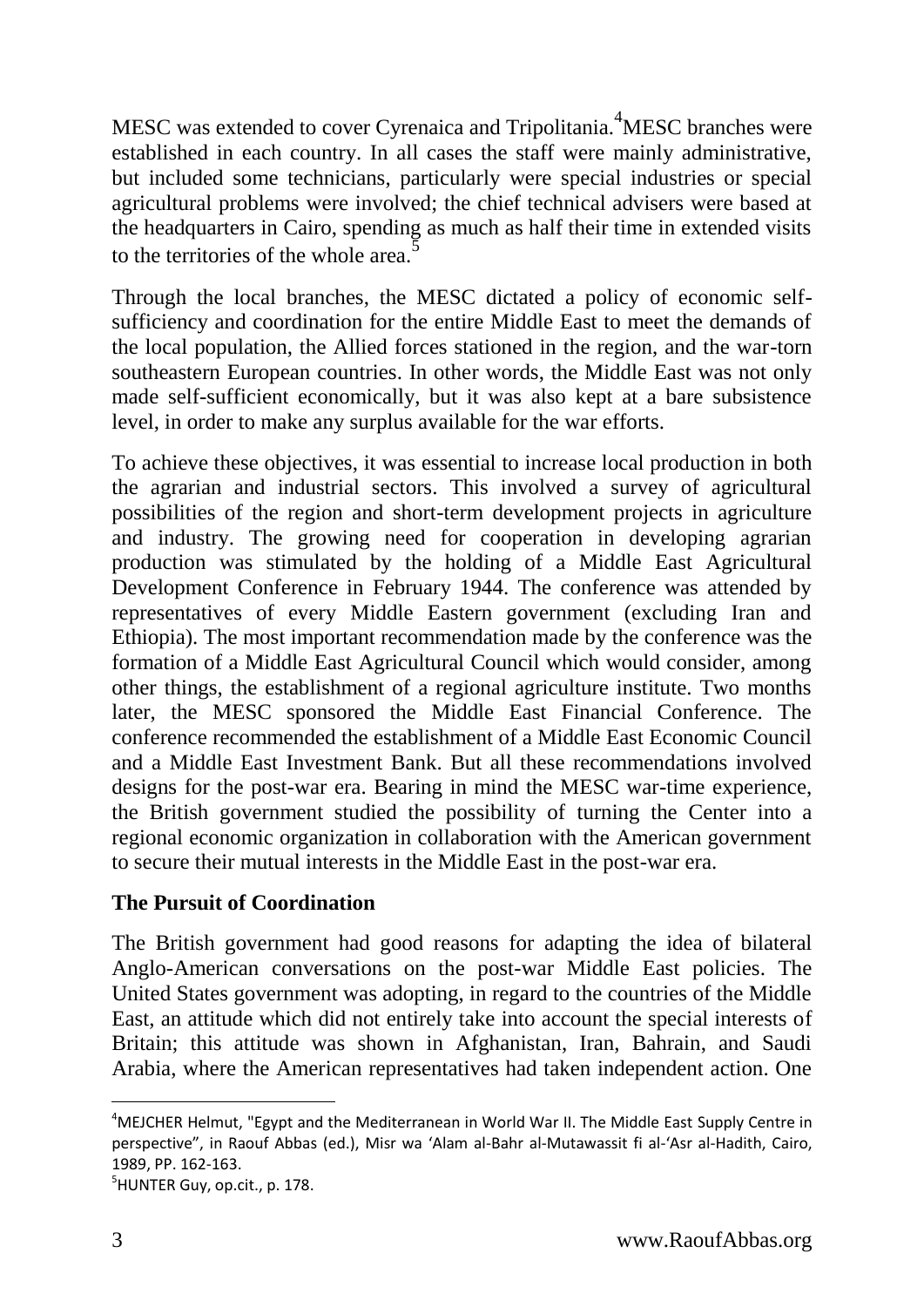reason which was suggested to account for the increasing attention which the American government devoted to the Middle East, and for its apparent readiness to pursue an independent policy at the riskof friction with Great Britain, was the American interest in the oil of the Persian Gulf area. Moreover, there was a current belief in the United States that the British desired to pursue an exclusive policy in the Middle East, without regard for legitimate American interests. Another view, expressed in reports which reached the Foreign Officer from various sources, was that the uncooperative attitude of the U.S. State Department was almost entirely due to the influence of Mr. Wallas Murray, the political advisor for Middle Eastern affairs. For all these reasons, the British government reached a conclusion that it would be desirable to initiate immediate discussions with the United States representatives regarding post-war policy in the Middle East covering not only political questions, but also any other Middle Eastern questions which either government may wish to raise, and that they should exchange views on the future development of Anglo-American cooperation in economic matters.<sup>6</sup>

As early as May 1943, the Middle East War Council (MEWC) had passed resolution on economic post-war development in the Middle East. These resolutions were adopted by the British government as a framework for Anglo-American discussions on economic matters. The MEWC resolutions considered the economic stability of the Middle East as a major strategic interest of the British government, and thus of the United Nations. To fully achieve this purpose it was necessary to consider the Middle East as a regional Unit. The foundation of such a conception had been laid on a war-time basis by the work of the MESC as an Anglo-American regional planning agency. The MESC resolutions suggested that Anglo-American controls over supplies and distribution would remain in being in the Middle East until some considerable time after the end of the war. If these controls were to operate effectively, it would be politically necessary to make them more acceptable to the governments of the Middle East by a progressive process of consultation and partnership accompanied where possible by a gradual relaxation of restrictions. On the long-term basis, it was in the interest of the British government and the United Nations to call into being some form of regional economic organization for the Middle East for implementing policies in harmony with the Atlantic Character, and in order to provide a means of advising and guiding the Middle East administrations in handling their common war and post-war economic and monetary problems which they were incapable of solving alone. In the absence of an organization of this nature there was a grave risk of the area as a whole, with its consequent effect on security. The MEWC resolutions maintained that the British ultimate objective would be to create a Middle East Economic

<sup>6</sup> FO 371/34975, Eden to Viscount Halifax(Washington), 8 August, 1943.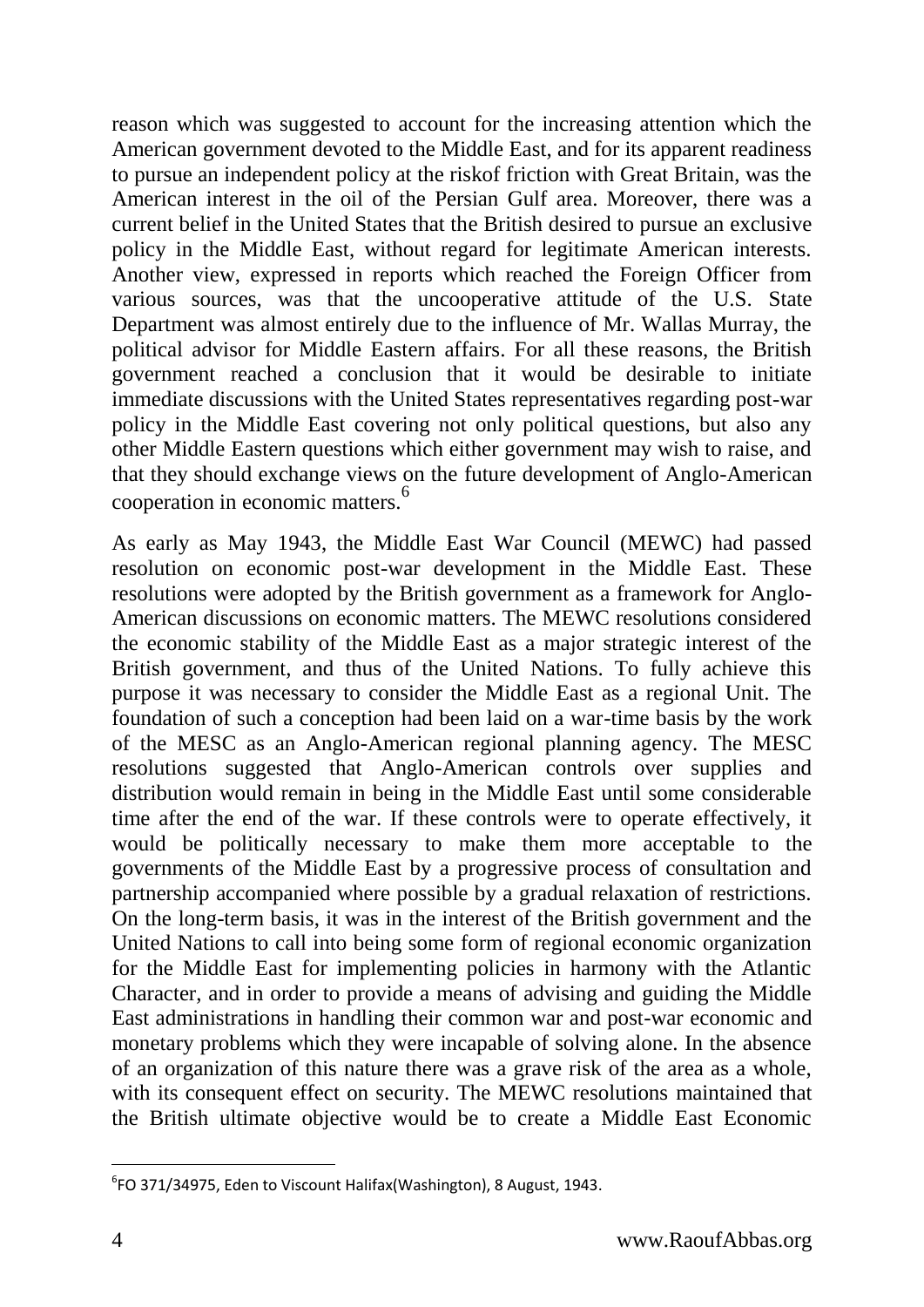Council, as a consultative body representative of the Middle East governments and the governments of Great Britain and the United States. This body would play the part of an "economic parliament" linked with and served by the executive and planning agency which could be developed out of the existing Middle East Supply Centre, adapted and liberalized to meet the changing circumstances.

The MEWC suggested that this objective should be approached by stages, including the launching of the Council itself. Two main ways of approaching the objective were suggested. First, immediate steps would be taken to bring the local governments both collectively and individually into consultation by means of conferences on subjects of interest to them such as transport, food production, rationing and statistics. Second, a regional economic secretariat, linked to the MESC at the outset would gradually be built up to provide statistics, documentations and the like of common interest to the Middle East, and provide personnel, some of whom would be drawn from the countries of the region.

In order to convince the governments of the Middle East to respond, it was recommended to relax some of the MESC; to provide interchanging expert advice, experience, and information directed increasingly towards, reconstruction problems; and to facilities the coordinated procurement of supplies after the war, particularly for development projects.<sup>7</sup>

The MEWC resolution on the economic post-war policy gained the support of Mr. Casey, the Minister of State, and the Foreign Office. The latter approved the proposals made by stages towards a Middle East Economic Council and to authorize the Minister of State to keep American representatives in the Middle East in close touch with the development of the British policy in the region. As regards cooperation with the Americans in the Middle East, the Foreign Office approved approaching the United States government for bilateral conversations for this purpose and admitted that the American commercial and economic interests in the Middle East had been growing and would continue to. With the purpose of maintaining and developing of the Anglo-American partnership existing at the MESC, and thereby recognized American interests in this respect, the British would stand a reasonable chance of controlling the fierce commercial rivalry that might otherwise break out between the two countries after the war, provided that American commercial interests would view with favour continued American participation in the proposed official economic

 $7$  FO 371/34975, Resolutions of the Middle East War Council on Future Economic policy in the Middle East [Extracted from M.E.W.C. (43)23, 19 May, 1943] Annex to WP (43)302, Memorandum by the Minister of State on British Policy in the Middle East, 8 July, 1943.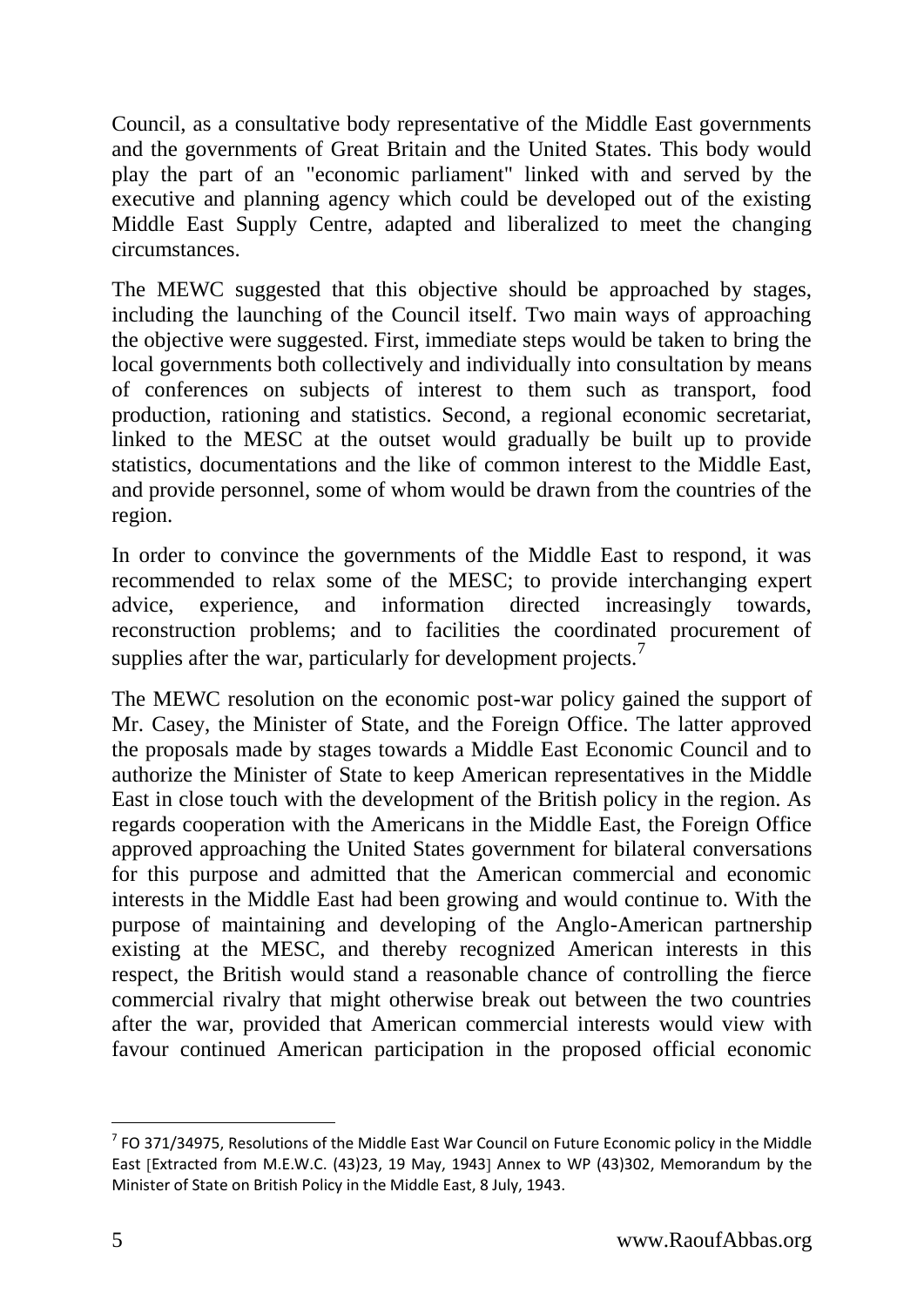machinery.<sup>8</sup> Moreover, the British Foreign Office was concerned about the reports on American interests in suggestions for a post-war development plan of the Middle East forwarded to the United States Foreign Economic Administration by Dr. Ernst Bergmann, a Zionist Scholar and close collaborator of Weizmann<sup>9</sup>

#### **Bergmann's Plan for Middle East Development**

The Bergmann Plan revealed the fact that the American government was unilaterally interested in preparation of a reconstruction plan for the post-war Middle East through the Foreign Economic Administration and the Office of Economic Warfare. It was stressed repeatedly that a plan must be worked out including the whole area of the Middle East, not only Palestine. Such a plan would have found the approval of the President to whom all these partial projects were submitted, if it can be shown that the whole region could be developed according to a reasonably broad plan.

In this connection, the Office of Economic Warfare was convinced by Bergmann's argument that Palestine was the only part of the Middle East could be carried out. Accordingly, the suggested plan would show how the raw materials and resources of the Middle East could be utilized by a Palestinian industry in a manner which could develop the countries of the Middle East and at the same time allow the production of such goods to find a ready market either in the Mediterranean area or in the Far East.<sup>10</sup> In other words, Palestine, or more precisely Zionist Palestine, would serve as the core of the Middle East Economic community through a kind of division of labour in which the countries of the Middle East supply raw materials for the Palestinian Zionist industry and provide a secured market for its industrial products. It is obvious that the Bergmann plan for Middle East development sought exclusive control of the Middle Eastern economy by the Jewish business in Palestine. The fact that industrial development in other countries of the Middle East such as Egypt had been promoted since the 1930's was neglected by Bergmann and the Office of Economic Warfare on the pretext of their being foreign enterprise that could not achieve much.

<sup>&</sup>lt;sup>8</sup>FO 371/34975 Minutes by Hankey on the Minister of State's Memorandum on British policy in the Middle East, 13 July, 1943.

<sup>&</sup>lt;sup>9</sup>Dr. Ernst Bergmann was a Palestinian Jew of German origin who worked in the Sieff Institution in Palestinian as a researcher of biochemicals and organic chemicals. He moved to the United States in 1942 at Weizmann's own process for the production of synthetic rubber and high octane gas made out of grain. Weizmann person from whom they might find it profitable to secure economic and technological information on Palestinian and the Middle East, in whose development Weizmann sought to interest the US government. FO 371/ 39984, Note by Issiah Berlin on Dr. Bergmann (Washington), 5 December, 1943.

 $10$ FO 371/39984, Memorandum by Ernst Bergmann, 17 November, 1943.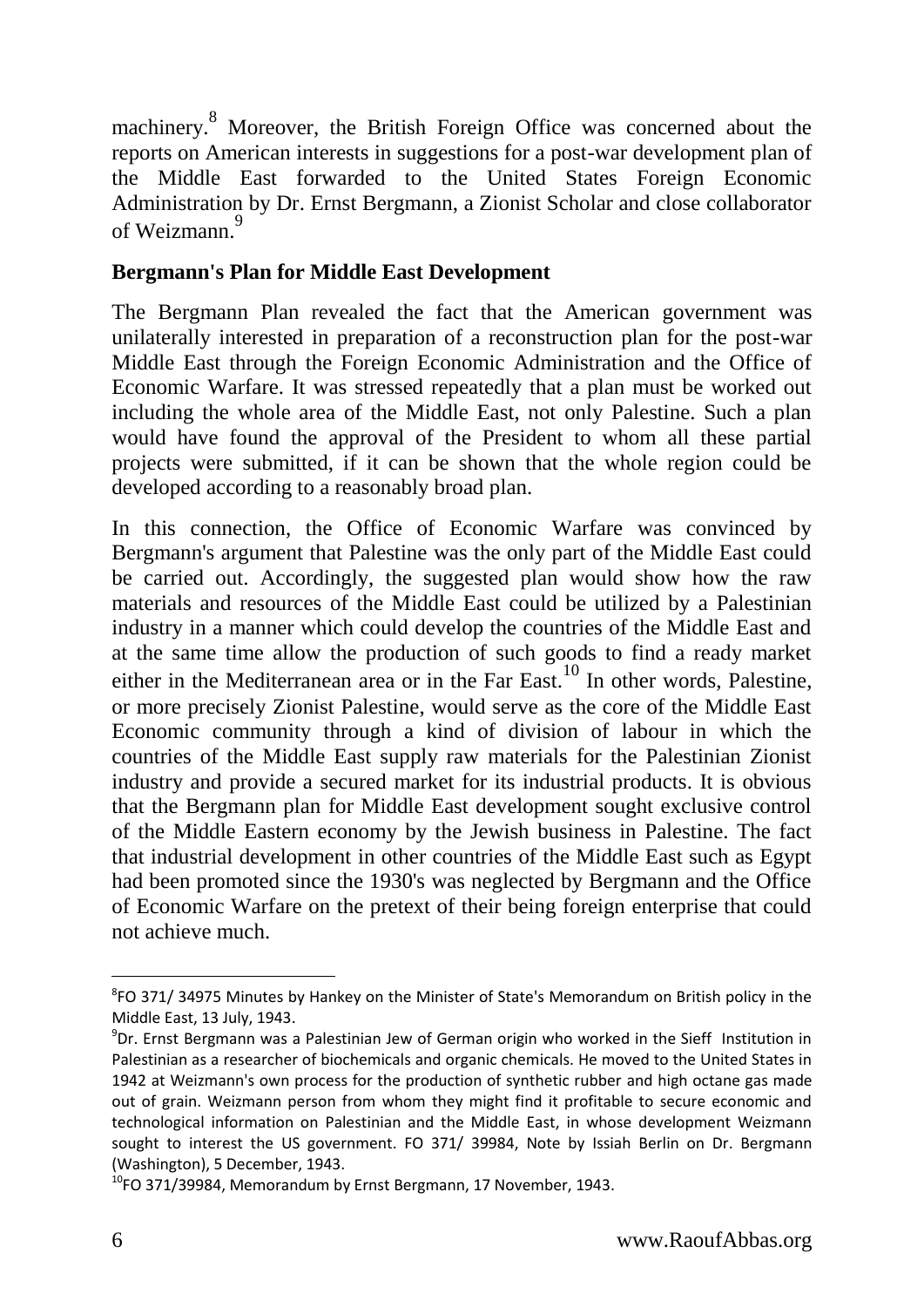To support his plan, Bergmann submitted a detailed memorandum on his suggestions for a development plan of the Middle East. It argues that if it were possible to develop the resources of the Middle East in the direction of local industrial production, there would be a market in these countries which could be developed extensively. In this case, Palestine presented amongst the countries of the Middle East some advantages as it had already a certain industrial foundation; it had a number of scientific and technical research stations; it possessed an unusual concentration of scientists, engineers, and craftsmen which could be increased by Jewish immigration into Palestine.

The memorandum reviewed the position of the mineral resources of the Middle East including oil resources which had not been surveyed in an appropriate manner. Reference was made to the possibility of creating hydroelectric power stations in Syria, Lebanon, and Palestine. Bergmann stressed the availability of water resource capable of irrigating larger areas than those under cultivation at the time, thus providing the possibility of agricultural development by introduction of highly scientific large-scale agriculture as the most responsible development project. The problem of the supply and use of fertilizers could be solved by the production of the necessary fertilizers in Palestine. He made clear that any reasonable scheme of agricultural development should include the possibility of utilizing agricultural products such as medicinal plants for  $\frac{1}{1}$  industrial purpose.<sup>11</sup>

The Bergmann plan for Middle East development did not address some very crucial questions regarding financial and monetary problems. It also omitted the institutional framework of the economic development order in the post-war era which could regulate the relation between the industrial core, i.e. Palestine, and the countries of the Middle East that would provide raw materials, agricultural products, and a secured market.

When the Bergmann plan was reported to the Foreign Office by the British Department of Overseas Trade in January 1944, the matter was examined carefully and the Foreign Office concluded that the U.S. Foreign Economic Administration more likely would not take any unilateral action as Bergmann had no political backing.<sup>12</sup> The American interest in the question was evaluated within the context of their concern about the future of Palestine and the protection of the Zionist interests. However, the American interests in a reconstruction plan for the development of the Middle East in the post-war era still needed bilateral coordination that could be possible by Anglo-American

 $11$ FO 371/39984, Suggestions for Development Plan of the Middle East by Ernst Bergmann, 17 November, 1943.

 $12$ FO 371/39984, Warren (Department of Overseas Trade) to young (F.O), 4 January, 1944, and Minutes by the Eastern Department, 12 January, 1944.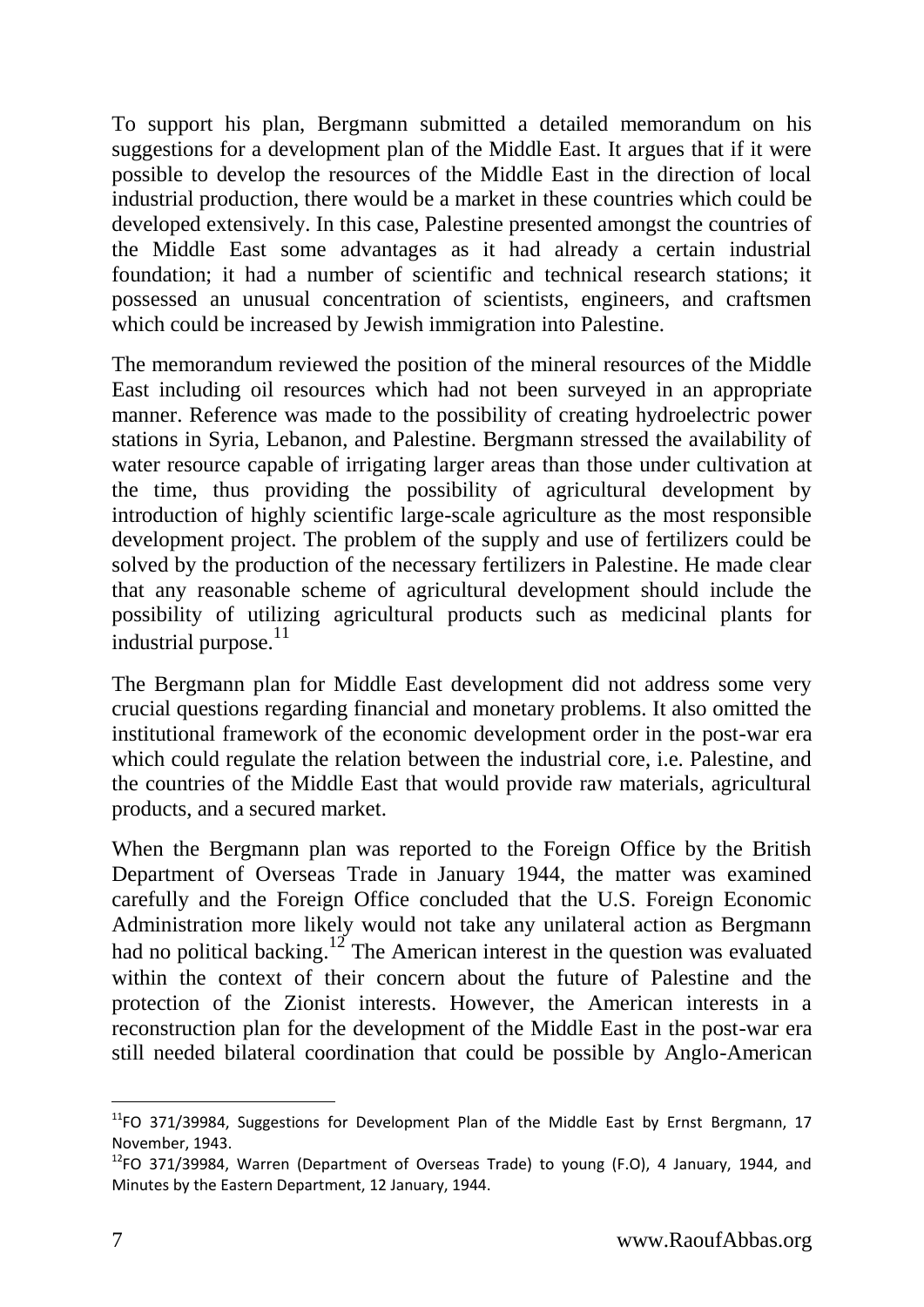conversations on the Middle East in general and the economic post-war development in particular.

#### **The Anglo-American Conversation on the Middle East**

The British Foreign Office's suggestions of Anglo-American informal conversations on the Middle East was accepted by the State Department in Washington on grounds that the United States had an doubted interest in any suggestions affecting the future of the Middle East Supply Centre. Furthermore, the United States was looking forward to reaching an agreement with the British government on Middle East petroleum questions. With regards to political and economic questions affecting countries in the Near and Middle East which the British would wish to discuss, the State Department expressed their desire to include all countries of the region, including Egypt, Turkey, and Ethiopia in the discussion.<sup>13</sup> Finally, the two governments approved discussing all issues of interest in bilateral informal conversations to be held in London in April 1944, with the expecting of the petroleum questions which would be discussed later in Washington.<sup>14</sup>

The Anglo-American conversations that took place in London on April  $11 - 28$ , with the participation of two highly ranked delegations representing the State Department and the Foreign Office, included issues of mutual interest covering Palestine, Saudi Arabia, Yemen, Bahrain, Syria, Persia, and Afghanistan. The two delegations discussed openly and frankly their interests in these countries and the possibilities of avoiding future disputes and inconvenient competition between them, and examined the chances of coordination. It is worth mentioning that Egypt was not discussed in detail despite the British concerns of American commercial competition in the Egyptian market. The issue of oil interests was not discussed thoroughly as it was to be discussed in Washington.<sup>15</sup>

What concern us here are the discussions on the post-war economic development of the Middle East, which took place at the fourth meeting (April  $18<sup>th</sup>$ ). At the meeting, the progress and future of the Middle East Supply Centre was discussed with the assistance of experts of both sides. The British experts reviewed the activities of the MESC and pointed out that one of the principal early problems of the Centre had been in coping with a certain passive sit-down

<sup>&</sup>lt;sup>13</sup>The State Department, Foreign Relations of the United States (FRUS), vol. IV, 1943, Memorandum by the adviser on political Relations (Murray) to the Under Secretary of State (Stettinius), 6 November, 1943, PP. 8 - 10.

<sup>&</sup>lt;sup>14</sup>The State Department, FRUS, vol. V, 1944, President Roosevelt to the American Direction of Economic Operations in the Middle East (Landis), 6 March, 1944, pp 1-2.

 $<sup>15</sup>$ FO 371/39985, Minutes of Conversations with Mr. Wallace Murray regarding the Middle East, 28</sup> April, 1944.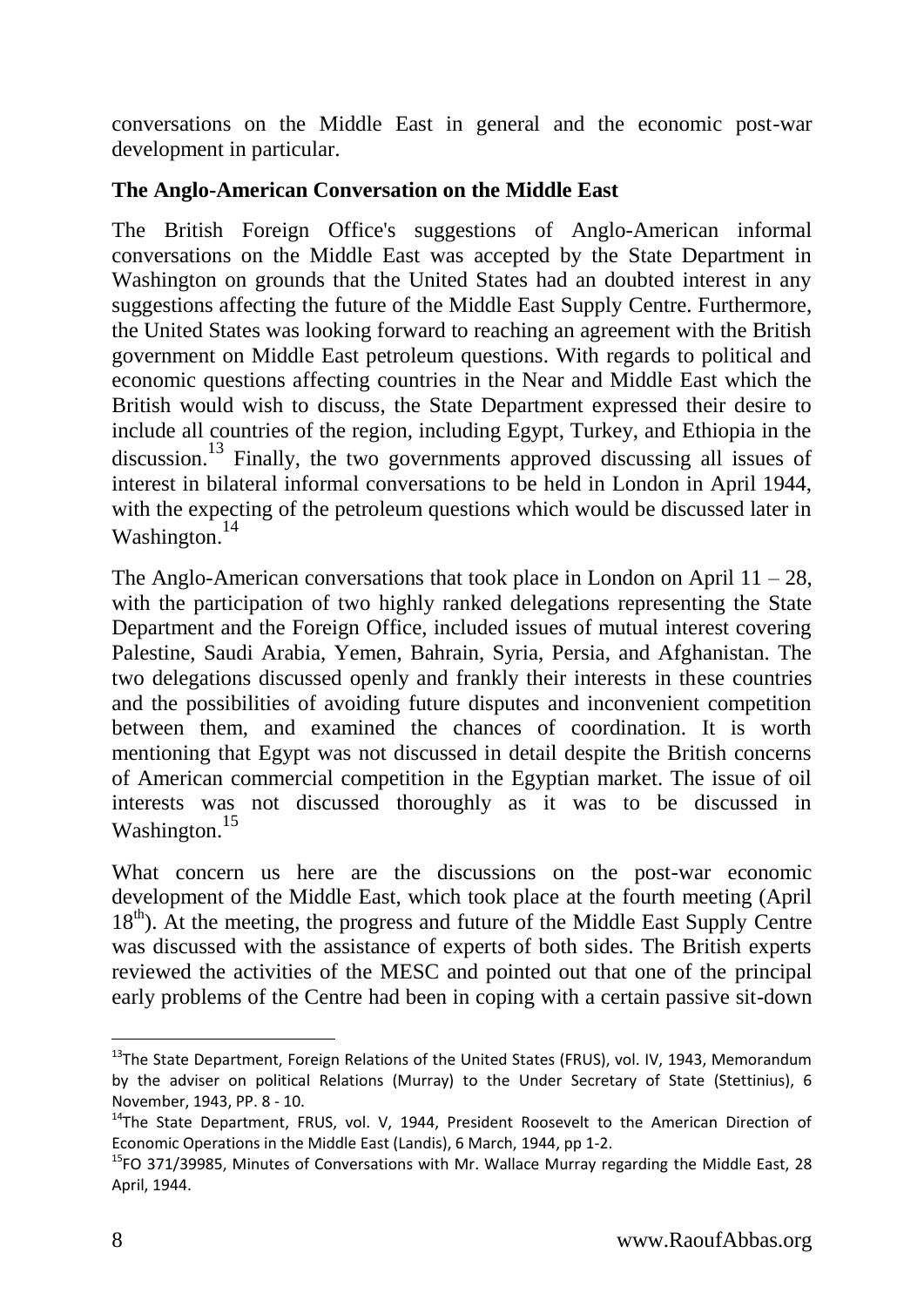attitude on behalf of the Middle East authorities, who had at one time been inclined to say that war was an Allied concern and that it was for the British to see to the feeding of population. Therefore, one of the most important problems of MESC had been to draw the local authorities of the Middle East countries into an attitude of cooperation in facing problems of supply and distribution and to make them understand the long-term benefits which cooperation would bring. In accordance with this policy, tripartite local bodies, composed of British and American representatives of the local governments, had been set up in the local centers of the Middle East. The British experts made reference to the Agricultural Conference organized by the MESC and held in Cairo in February 1944 as a means of bringing the Middle East government into cooperation in technical spheres. The British argued that they did not regard the MESC in any sense as designed to further their trade interests, as the economy of the Middle East was being used in the interests of the Middle East and the Allies together. They maintained that every effort should be made to enable the MESC to continue its work on a joint basis.

In consideration of the future of the Middle East Supply Centre, the British delegation had drawn the attention of its partners to the idea of turning the MESC into a Middle East Economic Council, to take advantage of a new sense of cooperation in the Middle East in order to help the Middle Eastern countries to help themselves. The American delegation appreciated the idea of helping the governments of the Middle East to help themselves. This delegation also mentioned that there was a strong feeling in American to relax and abolish wartime barriers and restrictions, bearing in mind that the economic problems of the region in the post-war era would be different, and that there would be a point at which the MESC would become a local and not a purely Anglo-American institution. The MESC would have to be subsidized and financed by the local governments because the local people would not appreciate an institution unless they contributed to it financially; the local parties would also have to make some effort to feel that it was their own institution and in their own interest to maintain it. $16$ 

It was obvious that the Americans did not like the idea of being involved in post-war designs for the Middle East Economic Council in association with the British. At the conclusion of the discussions on the future of the MESC, it was agreed that the Middle Eastern governments should, if possible, be drawn gradually into closer association with the MESC this was to see that they might helped to beginning cooperating with each other and to be provided with general and technical guidance for dealing with their common social and economic problems, as well as for raising the standard of living and health throughout the Middle East. While it was recognized that the nature of British

 $16$ Ibid., Minutes of the fourth meeting, 18 April, 1944.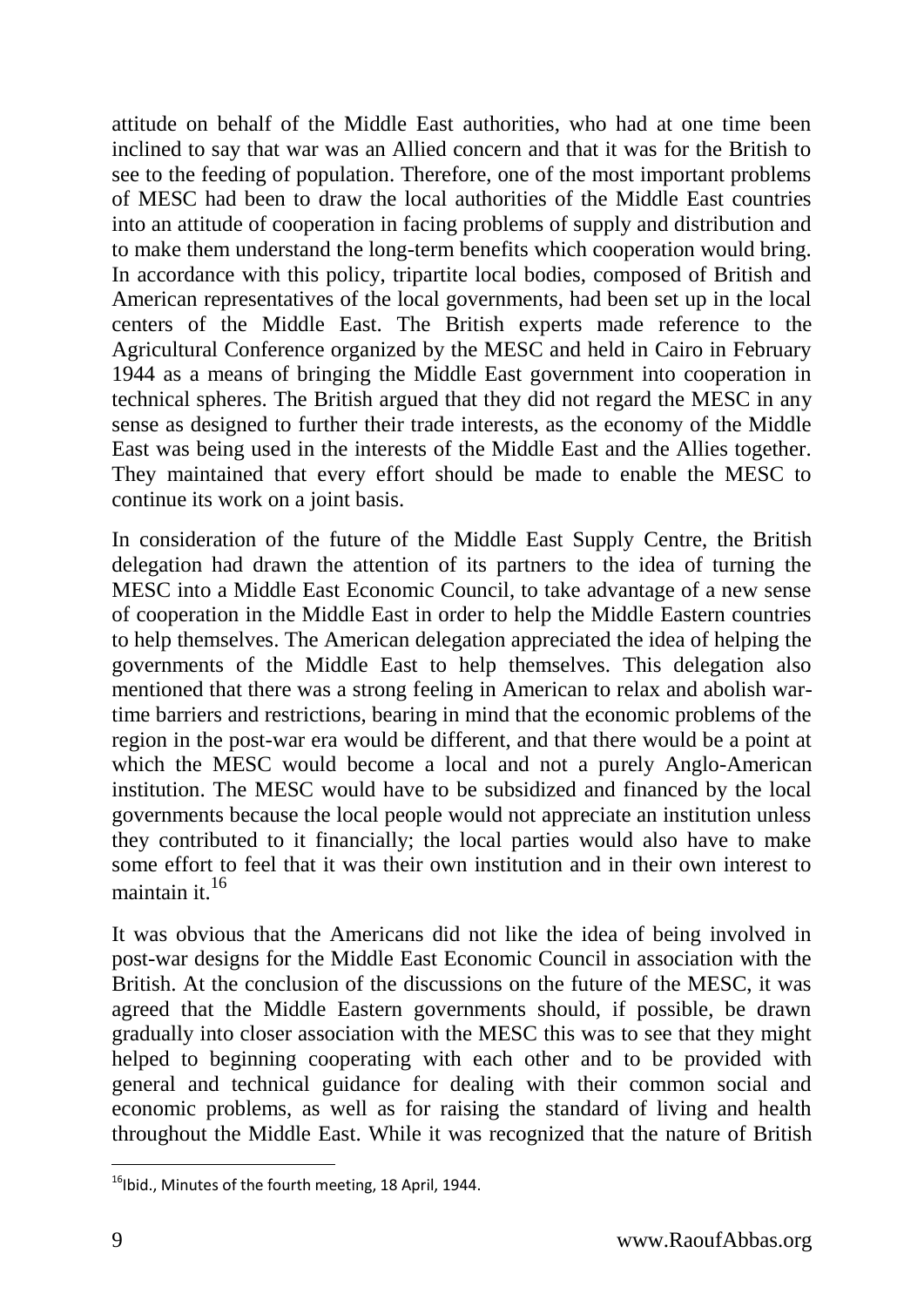and American participation had to be left for subsequent consideration, it was agreed that the ultimate objective should be the development of an autonomous economic institution serving the people of the Middle East and operated and supported by them.<sup>17</sup>

It seems that the British agreed on the regional and indigenous identity of the suggested economic institution for the post-war era and an Anglo-American advisory status in order to recruit the American support. A few months later, Lord Moyne, the Minister of State in the Middle East, suggested to Foreign Secretary Eden that the British government seize the opportunity and start initial steps to develop the MESC into a post-war regional institution. This would insure that the British interest would be recognized as a matter of wider concern, and that the maintenance of the position that they occupied in the Middle East would be regarded and justified not merely upon imperial grounds but by the recruitments of world security. He considered the issue of establishing a regional economic institution as an essential framework of a new epoch for the British interest that required efficient preparation for the future. To this effect, it was suggested that the British local representatives should be consulted as to the nature of the common economic problems of the Middle East, as to the extern to which external collaboration would be acceptable to the countries themselves, and as to the form in which it would be most effective.

Lord Moyne suggested that before going further on the road of Anglo-American collaboration, the British should consider whether they might in some matter prefer to operate upon a purely British basis bearing in mind the difficulties of the dollar/sterling problem. He argued that it was essential to consider the implications of the Anglo-American discussions on the future of the MESC in detail to avoid doing more harm than good to the Anglo-American relations in the region. All these objectives, he suggested, would be the work of a meeting in Cairo for discussions to be attended by the British local representatives in the Middle East. Lord Moyne furnished a list of subjects for discussion by the British local representatives at the Cairo meeting. The list included supply problems, monetary problems, economic problems arising from a decrease in services establishment, major development projects, technical cooperation, organizational problems, and staff recruitments of economic personnel.<sup>1</sup>

The Foreign Office gave its approval for a meeting of British representatives in the Middle East to be held in Cairo to discuss economic problems as suggested by the Resident Minister of State Lord Moyne.<sup>19</sup> The Colonial Officer

<sup>&</sup>lt;sup>17</sup>Ibid., Agreed Minutes on Conversations with Mr. Wallace Murray regarding the Middle East, 28 April, 1944.

<sup>&</sup>lt;sup>18</sup>FO 371/39986, Lord Moyne to Secretary of State Anthony Eden, 27 September, 1944.

 $19$ Ibid., Foreign Office to Resident Minister's Office Cairo, Telegram, 14 November, 1944.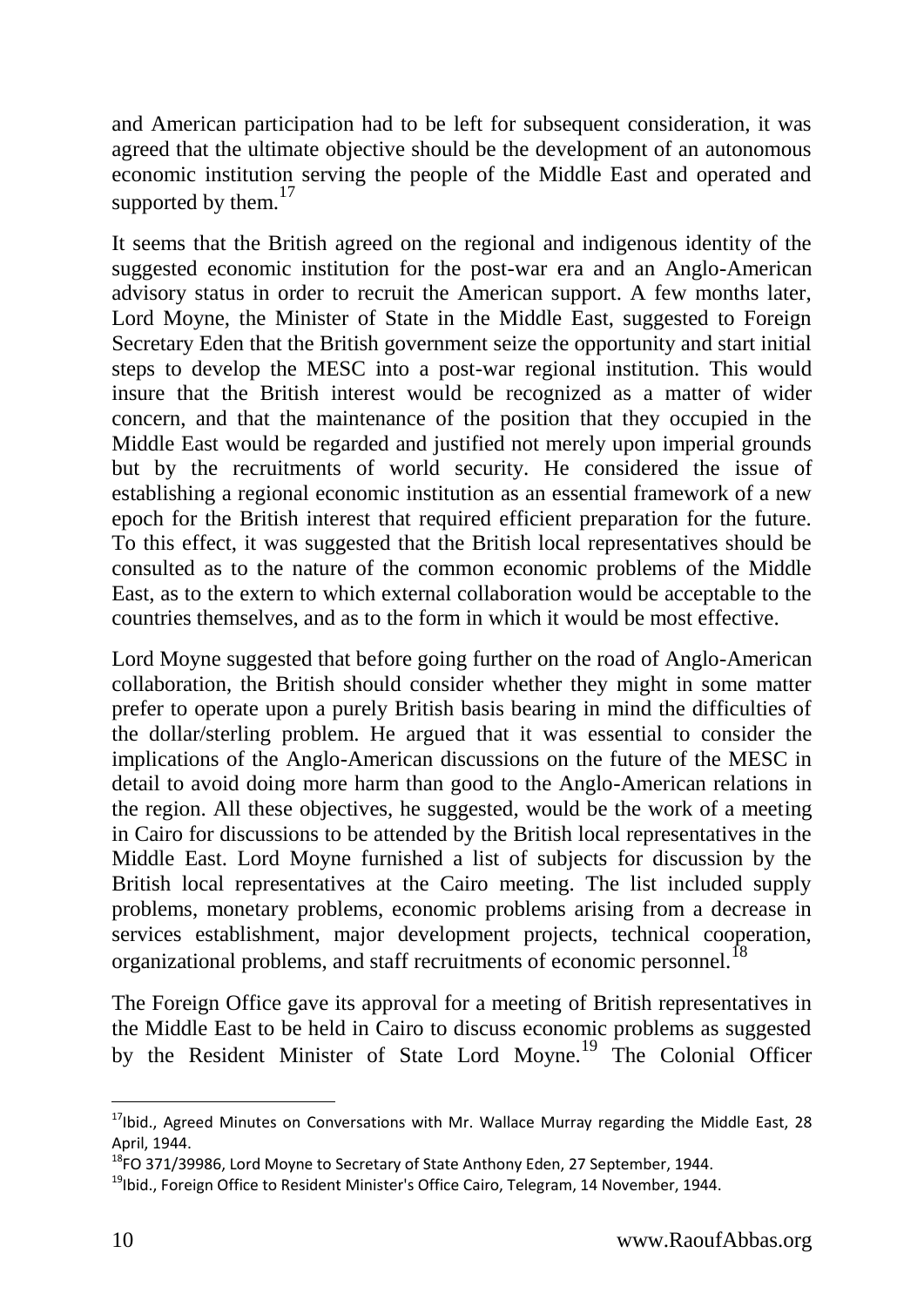welcomed the proposal as well, and expressed its desire to be represented in the meeting and consulted in preparation of the agenda.<sup>20</sup> The meeting, held in February 1945, was attended by British chief diplomatic and economic representatives throughout the region as well as by several officials specially sent from London. The conference was freely publicized after the event, and public reaction, as reported by the American Ambassador to Egypt, was excellent, since it emphasized to the people of the Middle East the keen and continued economic interest of the British.

Being concerned about the politically and economically inconvenient consequences, the U.S. Ambassador to Egypt suggested that his government hold a similar regional American economic conference under the sponsorship of the State Department that would consider local as well as various regional problems; it would also make specific decisions and recommendations for consideration by the appropriate authorities in the development of plans for trade and general economic matters. He suggested that the conference be held in Cairo. Items which might be considered by the conference would be: the problem of dollar exchange, the American economic organization needed in the Middle East, problems dealing with promotion of American trade in the region, attitude towards continuation of the MESC, American economic relations with a plan-Arab union, and problems concerning petroleum and civil aviation matters.<sup>21</sup> The State Department did not find it suitable to plan for an economic conference on the Middle East at the time being, as the broad economic relations with Britain were under discussion. In addition, the Department was waiting receipt of comments and suggestions from their representative in the region on the American economic policy in the Middle East.<sup>22</sup>

Nevertheless, the American government had been working on a unilateral plan for post-war economic policy in the Middle East that would tend to preserve peace, further the welfare of the people concerned, and safeguard and promote American economic interest in the region. By May 1945, the coordinating committee of the Department of State designed the American economic policy in the Middle East. The recommendations made by the committee as guidelines for the policy provided that the appropriate assistance should be given to the countries of the Middle East looking to improve their economies, to enhance the level of living of their people, and to consequently increase their economic and political stability. In line with these objectives, the United States would endeavour to make available such credit facilities as could be turned to economically productive use in these countries, and to survey the existing

 $20$ Ibid., J.B. (Colonial Office) to Baxter (Foreign Office), 27 December, 1944.

 $21$ The State Department, FRUS, vol. III, 1945, The Minister in Egypt (Tuck) to the Secretary of State, 12 May, 1945, PP. 39 – 42.

 $^{22}$ Ibid., The Acting Secretary of State to the Minister in Egypt (Truck), 9 June, 1945, pp. 42-43.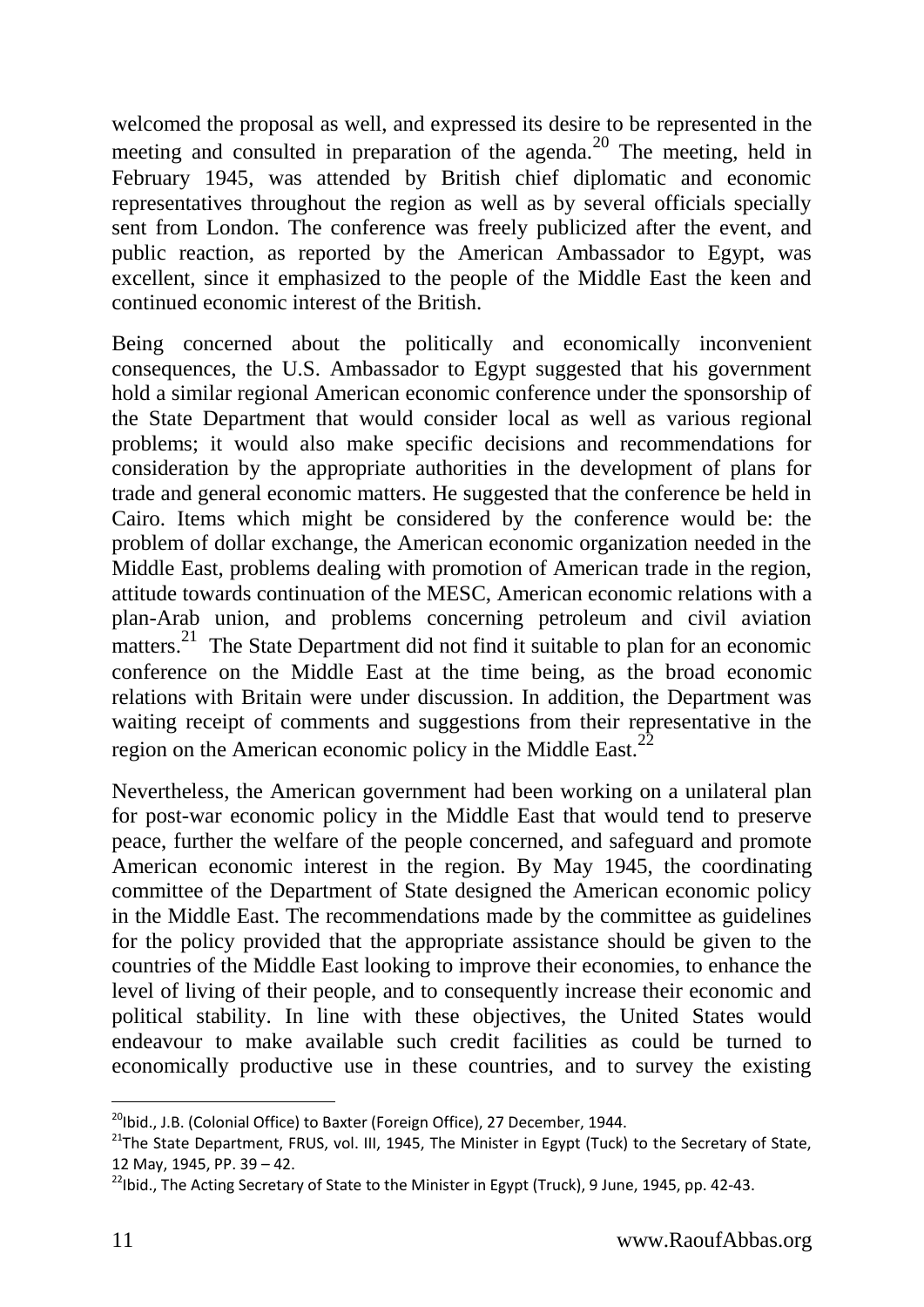commercial treaty network between the United States and Middle Eastern countries in order to draw a constructive program of revision and extension. The recommendations included the creation and efficient operation of a regional institution which should be initiated, supported, and operated by the local governments for the purpose of improving the standard of agriculture, transportation, communications, public health, and related matters. The committee believed that the Middle Eastern countries would turn to the United States for technical and advisory assistance, and in compliance with these requests might have been expected to further the American prestige in the region.

Significantly, the Coordinating Committee of the Department of State concluded its report on the American Economic policy in the Middle East by the following remarks:

"Adoption of the recommended economic policy through the resulting improvement of economic conditions and raising of standards of living will assist in removing economic discontents and thereby lessen the possibility that these countries will be hauled and pulled by the USSR on the one hand and by Great Britain on the other. In formulating an economic policy for the Middle East, it must be also recognized that these countries are jealous of their political independence. They are cynical regarding western imperialism and are dubious about the long-run intentions of the Soviet Union…."<sup>23</sup>

Obviously, the thoughts of the American government of the post-war economic arrangements for the Middle East were absolutely contradictory to those of Great Britain. They were sharing the same objectives to safeguard their interests in the Middle East, but each of them sought to play off their partner. While Great Britain was ready to coordinate with the United States they thought of within the context of limited association, and the Americans were looking forward to replacing the British interests in the Middle East.

The initial step toward a unilateral American economic policy for the Middle East was the liquidation of the MESC the American government urged the British government to advance the date of liquidation from the  $1<sup>st</sup>$  of January 1946 to the 1<sup>st</sup> of November 1945 in view of the termination of the world hostilities.<sup>24</sup>The British government agreed to the earlier date and a joint statement by the two governments announcing the dissolution of the Middle East Supply Centre was released to the press in Washington and London on

<sup>&</sup>lt;sup>23</sup>Ibid., Report by the Coordinating Committee of the Department of State, American Economic Policy in the Middle East, 2 May, 1945, PP. 34 – 39.

 $24$ Ibid., The British Embassy to the Department of State, Memorandum, 6 September, 1945, PP. 85 – 86.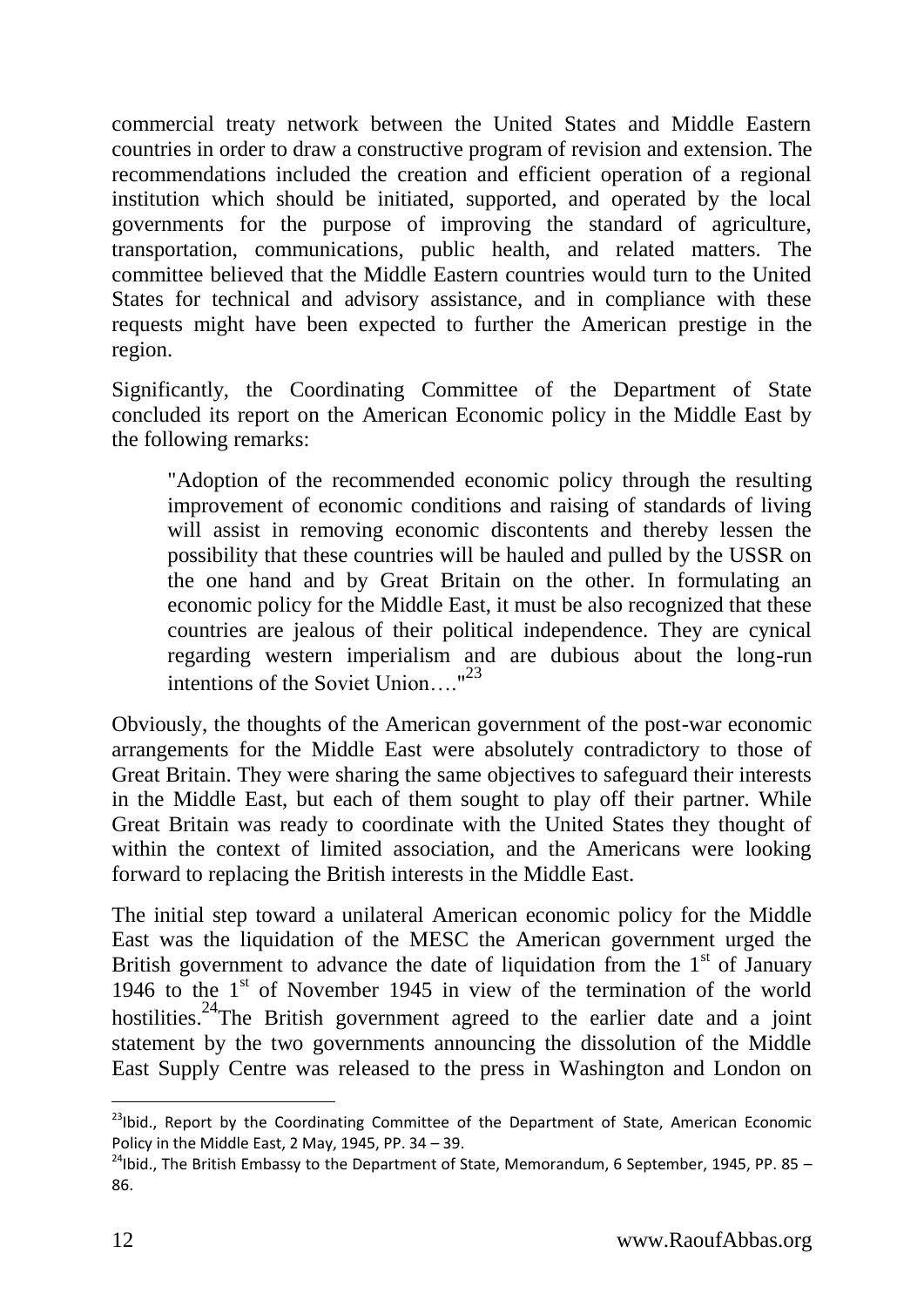September 26, 1945, without reference to any potential cooperation or coordination in Middle East economic development. Nevertheless, the dissolution of the MESC did not necessarily mean that it had lost any impact on post-war planning. It provided regional experience for the United States utilized in formulating the Truman Doctrine in 1947, and its extension to the entire Middle East by the Point Four Program in 1949, In addition, the Allies had created new offices and positions in the Middle East with the aim of continuing some of the work of the dissoluted institution. Besides increasing their embassies staff by adding newly created attachés, the British established their Middle East Office in Cairo and the Americans appointed a chief economic counsellor with the rank of an Ambassador-at-Large.<sup>2</sup>

#### **Conclusion**

The necessities of World War II created favourable conditions for an Anglo-American cooperation in guiding the Middle Eastern economy in the war-time by measures of rationing, distribution, and production in the fields of industry and agriculture to meet the demands of the local population and the war effort. The Middle East Supply Centre was the institution which provided planning, organization, and technical support for the countries of the region. The Anglo-American cooperation in the administration of the MESC their trade rivalry and imperial interests which were revealed in the course of their different perspective of the post-war plans for the Middle East economic reconstruction. While Great Britain was looking forward to tightening its control over the region and safeguarding its established interests, it was ready to tolerate American participation to the certain extent. But the Americans had designs of their own to replace the British in the Middle East and to promote their own trade and oil interests. Both powers claimed an interest in the post-war economic reconstruction and development of the Middle East, but in their designs only a narrow margin was left for the people of the region; all their discussions appeared to be a discourse about a no-man's land. There is no evidence that the governments of the Middle East were consulted or even approached on the issues discussed by Britain and the United States on bilateral and/or unilateral levels.

Naturally, Middle Eastern trades and governments were impatient at the delay Anglo-American stranglehold on their economic sovereignty; they also convinced themselves that they could not have expected any benefits brought about by western powers that may have undermined their national aspirations. The creation of Israel, the shortcoming of the Arab League, the aggressive western reaction against rising Arab nationalism, the existence of different

<sup>-</sup> $^{25}$ MEJCHER Helmut, op.cit., pp. 172-173.